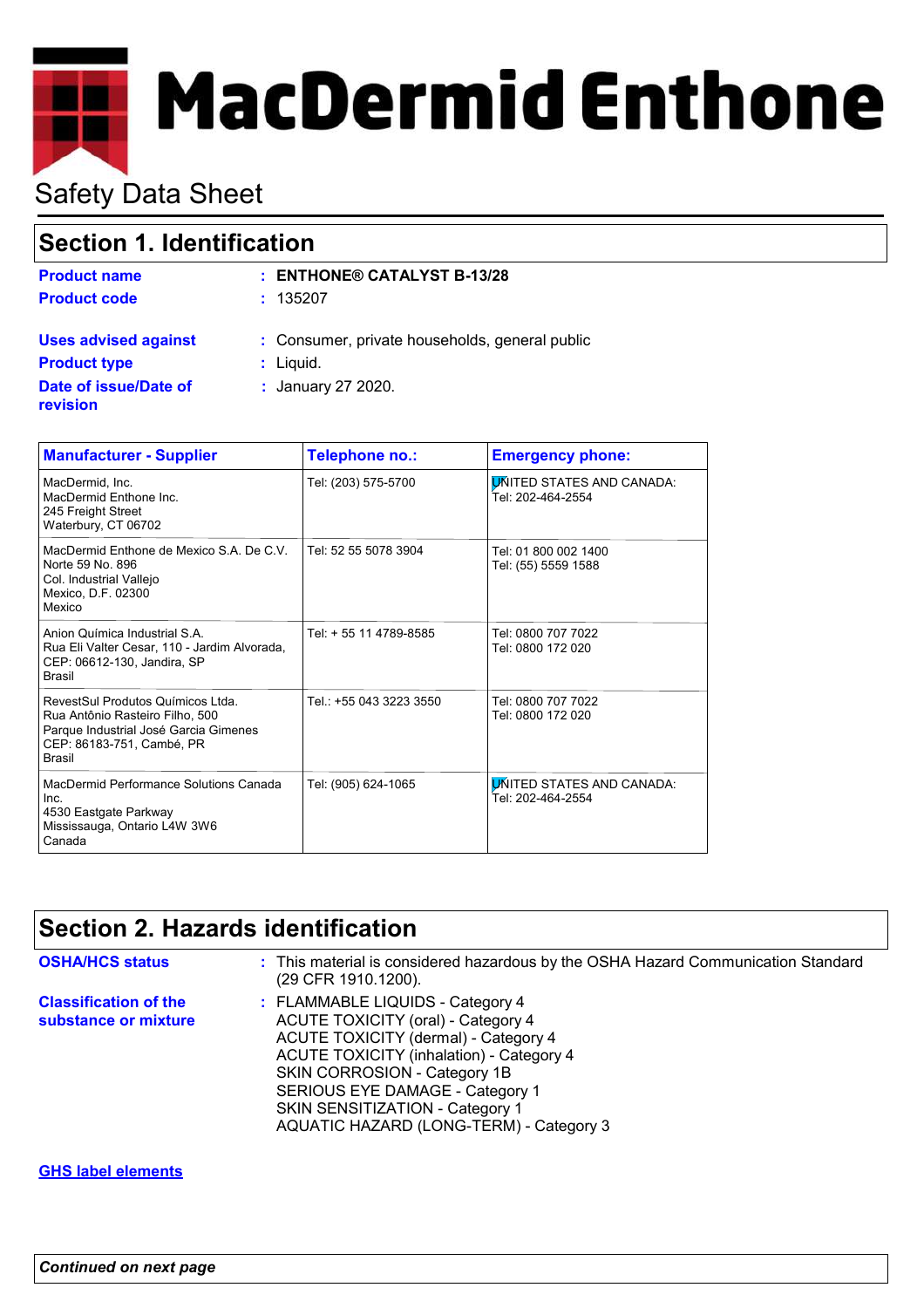### **Section 2. Hazards identification**

| <b>Hazard pictograms</b>                   |                                                                                                                                                                                                                                                                                                                                                                                                                                                                                                                                                                                                                                   |
|--------------------------------------------|-----------------------------------------------------------------------------------------------------------------------------------------------------------------------------------------------------------------------------------------------------------------------------------------------------------------------------------------------------------------------------------------------------------------------------------------------------------------------------------------------------------------------------------------------------------------------------------------------------------------------------------|
| <b>Signal word</b>                         | Danger                                                                                                                                                                                                                                                                                                                                                                                                                                                                                                                                                                                                                            |
| <b>Hazard statements</b>                   | : Combustible liquid.<br>Harmful if swallowed, in contact with skin or if inhaled.<br>Causes severe skin burns and eye damage.<br>May cause an allergic skin reaction.<br>Harmful to aquatic life with long lasting effects.                                                                                                                                                                                                                                                                                                                                                                                                      |
| <b>Precautionary statements</b>            |                                                                                                                                                                                                                                                                                                                                                                                                                                                                                                                                                                                                                                   |
| <b>Prevention</b>                          | : Wear protective gloves. Wear eye or face protection. Wear protective clothing. Keep<br>away from flames and hot surfaces. - No smoking. Use only outdoors or in a well-<br>ventilated area. Avoid release to the environment. Avoid breathing vapor. Do not eat,<br>drink or smoke when using this product. Wash hands thoroughly after handling.<br>Contaminated work clothing must not be allowed out of the workplace.                                                                                                                                                                                                       |
| <b>Response</b>                            | : IF INHALED: Remove person to fresh air and keep comfortable for breathing.<br>Immediately call a POISON CENTER or physician. IF SWALLOWED: Immediately call<br>a POISON CENTER or physician. Rinse mouth. Do NOT induce vomiting. IF ON<br>SKIN (or hair): Take off immediately all contaminated clothing. Rinse skin with water or<br>shower. Wash contaminated clothing before reuse. Immediately call a POISON<br>CENTER or physician. IF IN EYES: Rinse cautiously with water for several minutes.<br>Remove contact lenses, if present and easy to do. Continue rinsing. Immediately call a<br>POISON CENTER or physician. |
| <b>Storage</b>                             | : Store locked up. Store in a well-ventilated place. Keep cool.                                                                                                                                                                                                                                                                                                                                                                                                                                                                                                                                                                   |
| <b>Disposal</b>                            | : Dispose of contents and container in accordance with all local, regional, national and<br>international regulations.                                                                                                                                                                                                                                                                                                                                                                                                                                                                                                            |
| <b>Hazards not otherwise</b><br>classified | : None known.                                                                                                                                                                                                                                                                                                                                                                                                                                                                                                                                                                                                                     |

### **Section 3. Composition/information on ingredients**

**Substance/mixture :** Mixture

| <b>Ingredient name</b>                                 |                | <b>CAS number</b> |
|--------------------------------------------------------|----------------|-------------------|
| 2,4,6-tris(dimethylaminomethyl)phenol<br>Glycol Ether. | 40-50<br>40-50 | $90 - 72 - 2$     |

Any concentration shown as a range is to protect confidentiality or is due to batch variation.

**There are no additional ingredients present which, within the current knowledge of the supplier and in the concentrations applicable, are classified as hazardous to health or the environment and hence require reporting in this section.**

**Occupational exposure limits, if available, are listed in Section 8.**

### **Section 4. First aid measures**

**Description of necessary first aid measures**

**Eye contact :**

Get medical attention immediately. Call a poison center or physician. Check for and remove any contact lenses. Immediately flush eyes with running water for at least 30 minutes, keeping eyelids open. Chemical burns must be treated promptly by a physician.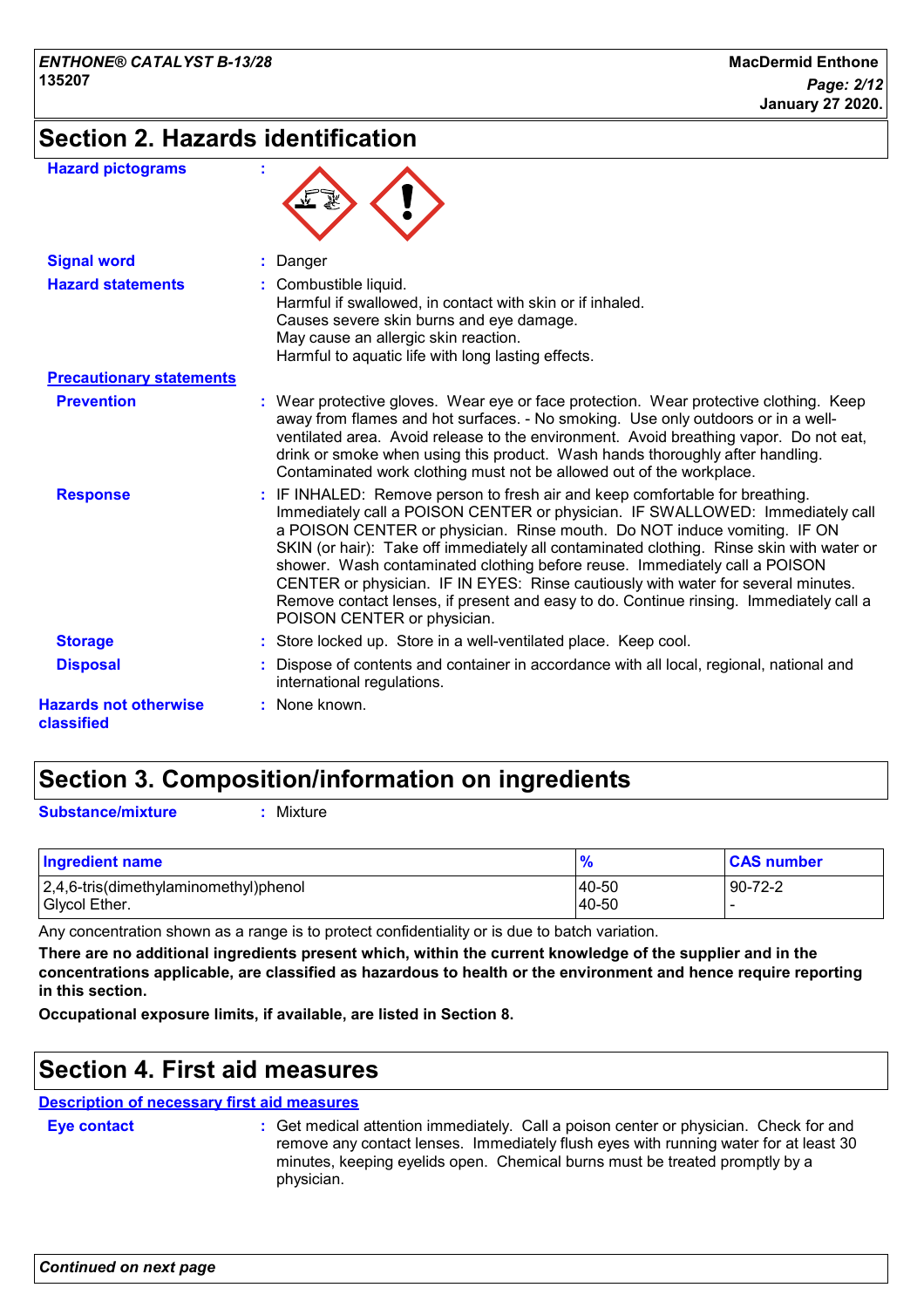# **Section 4. First aid measures**

| <b>Inhalation</b>   | : Get medical attention immediately. Call a poison center or physician. Remove victim to<br>fresh air and keep at rest in a position comfortable for breathing. If it is suspected that<br>mists are still present, the rescuer should wear an appropriate mask or self-contained<br>breathing apparatus. If not breathing, if breathing is irregular or if respiratory arrest<br>occurs, provide artificial respiration or oxygen by trained personnel. It may be<br>dangerous to the person providing aid to give mouth-to-mouth resuscitation. If<br>unconscious, place in recovery position and get medical attention immediately. Maintain<br>an open airway. Loosen tight clothing such as a collar, tie, belt or waistband. In case of<br>inhalation of decomposition products in a fire, symptoms may be delayed. The exposed<br>person may need to be kept under medical surveillance for 48 hours. |
|---------------------|--------------------------------------------------------------------------------------------------------------------------------------------------------------------------------------------------------------------------------------------------------------------------------------------------------------------------------------------------------------------------------------------------------------------------------------------------------------------------------------------------------------------------------------------------------------------------------------------------------------------------------------------------------------------------------------------------------------------------------------------------------------------------------------------------------------------------------------------------------------------------------------------------------------|
| <b>Skin contact</b> | : Get medical attention immediately. Call a poison center or physician. Wash with plenty<br>of soap and water. Remove contaminated clothing and shoes. Wash contaminated<br>clothing thoroughly with water before removing it, or wear gloves. Continue to rinse for<br>at least 15 minutes. Chemical burns must be treated promptly by a physician. In the<br>event of any complaints or symptoms, avoid further exposure. Wash clothing before<br>reuse. Clean shoes thoroughly before reuse.                                                                                                                                                                                                                                                                                                                                                                                                              |
| <b>Ingestion</b>    | : Get medical attention immediately. Call a poison center or physician. Wash out mouth<br>with water. Remove dentures if any. Remove victim to fresh air and keep at rest in a<br>position comfortable for breathing. If material has been swallowed and the exposed<br>person is conscious, give small quantities of water to drink. Stop if the exposed person<br>feels sick as vomiting may be dangerous. Do not induce vomiting unless directed to do<br>so by medical personnel. If vomiting occurs, the head should be kept low so that vomit<br>does not enter the lungs. Chemical burns must be treated promptly by a physician.<br>Never give anything by mouth to an unconscious person. If unconscious, place in<br>recovery position and get medical attention immediately. Maintain an open airway.<br>Loosen tight clothing such as a collar, tie, belt or waistband.                          |

#### **Most important symptoms/effects, acute and delayed**

| <b>Potential acute health effects</b> |                                                                                                                                                                                                                                                                                                                                                                                                                 |  |
|---------------------------------------|-----------------------------------------------------------------------------------------------------------------------------------------------------------------------------------------------------------------------------------------------------------------------------------------------------------------------------------------------------------------------------------------------------------------|--|
| <b>Eye contact</b>                    | : Causes serious eye damage.                                                                                                                                                                                                                                                                                                                                                                                    |  |
| <b>Inhalation</b>                     | $:$ Harmful if inhaled.                                                                                                                                                                                                                                                                                                                                                                                         |  |
| <b>Skin contact</b>                   | : Causes severe burns. Harmful in contact with skin. May cause an allergic skin reaction.                                                                                                                                                                                                                                                                                                                       |  |
| <b>Ingestion</b>                      | : Harmful if swallowed.                                                                                                                                                                                                                                                                                                                                                                                         |  |
| Over-exposure signs/symptoms          |                                                                                                                                                                                                                                                                                                                                                                                                                 |  |
| <b>Eye contact</b>                    | : Adverse symptoms may include the following:<br>pain<br>watering<br>redness                                                                                                                                                                                                                                                                                                                                    |  |
| <b>Inhalation</b>                     | : No specific data.                                                                                                                                                                                                                                                                                                                                                                                             |  |
| <b>Skin contact</b>                   | : Adverse symptoms may include the following:<br>pain or irritation<br>redness<br>blistering may occur                                                                                                                                                                                                                                                                                                          |  |
| <b>Ingestion</b>                      | : Adverse symptoms may include the following:<br>stomach pains                                                                                                                                                                                                                                                                                                                                                  |  |
|                                       | <u>Indication of immediate medical attention and special treatment needed, if necessary</u>                                                                                                                                                                                                                                                                                                                     |  |
| <b>Notes to physician</b>             | : In case of inhalation of decomposition products in a fire, symptoms may be delayed.<br>The exposed person may need to be kept under medical surveillance for 48 hours.                                                                                                                                                                                                                                        |  |
| <b>Specific treatments</b>            | : No specific treatment.                                                                                                                                                                                                                                                                                                                                                                                        |  |
| <b>Protection of first-aiders</b>     | : No action shall be taken involving any personal risk or without suitable training. If it is<br>suspected that mists are still present, the rescuer should wear an appropriate mask or<br>self-contained breathing apparatus. It may be dangerous to the person providing aid to<br>give mouth-to-mouth resuscitation. Wash contaminated clothing thoroughly with water<br>before removing it, or wear gloves. |  |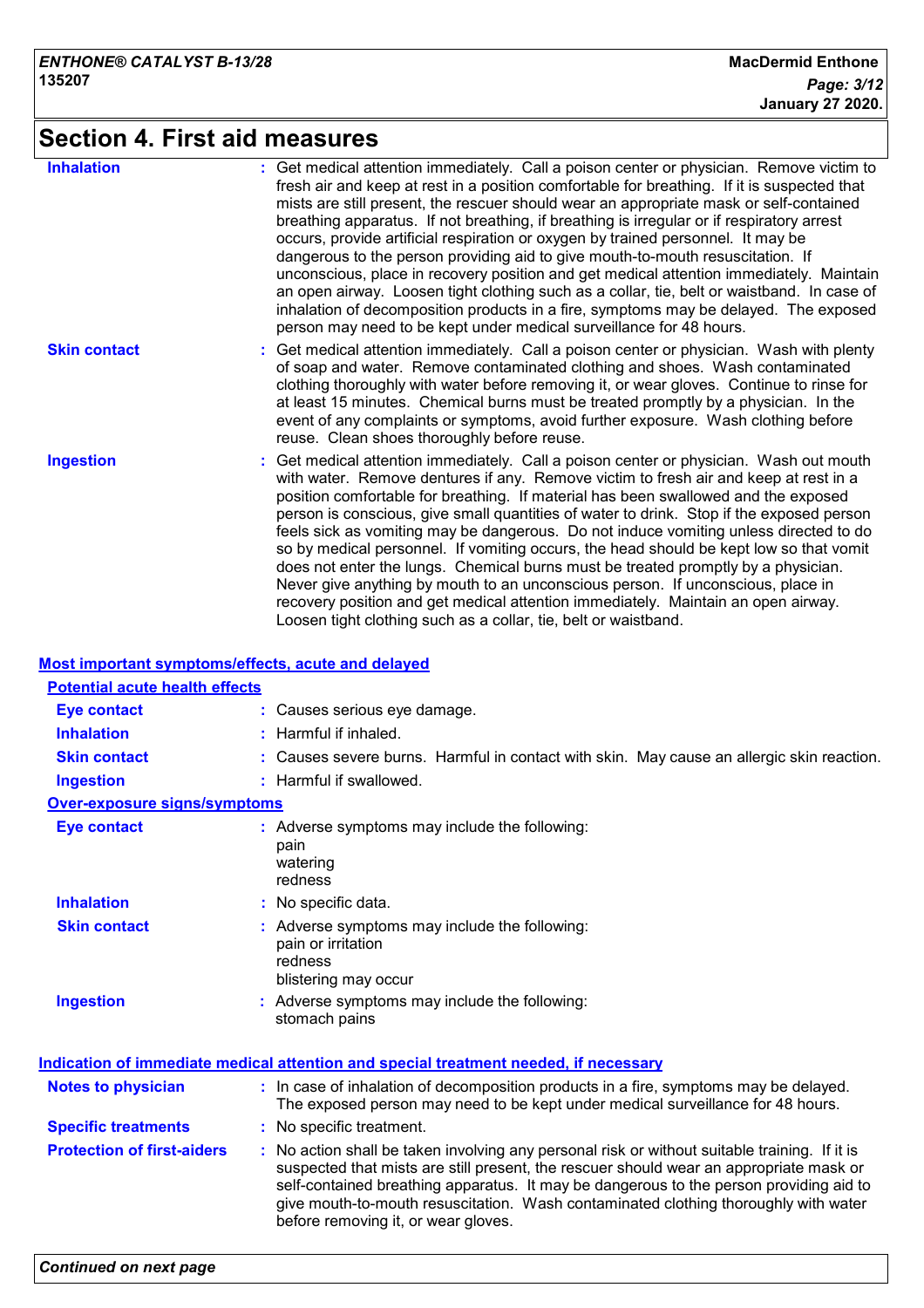### **Section 4. First aid measures**

**See toxicological information (Section 11)**

### **Section 5. Fire-fighting measures**

| <b>Extinguishing media</b>                               |                                                                                                                                                                                                                                                                                                                                                                                                                         |
|----------------------------------------------------------|-------------------------------------------------------------------------------------------------------------------------------------------------------------------------------------------------------------------------------------------------------------------------------------------------------------------------------------------------------------------------------------------------------------------------|
| <b>Suitable extinguishing</b><br>media                   | : Use dry chemical, CO2, water spray (fog) or foam.                                                                                                                                                                                                                                                                                                                                                                     |
| <b>Unsuitable extinguishing</b><br>media                 | : Do not use water jet.                                                                                                                                                                                                                                                                                                                                                                                                 |
| <b>Specific hazards arising</b><br>from the chemical     | Combustible liquid. Runoff to sewer may create fire or explosion hazard. In a fire or if<br>heated, a pressure increase will occur and the container may burst, with the risk of a<br>subsequent explosion. This material is harmful to aquatic life with long lasting effects.<br>Fire water contaminated with this material must be contained and prevented from being<br>discharged to any waterway, sewer or drain. |
| <b>Hazardous thermal</b><br>decomposition products       | Decomposition products may include the following materials:<br>carbon dioxide<br>carbon monoxide<br>nitrogen oxides                                                                                                                                                                                                                                                                                                     |
| <b>Special protective actions</b><br>for fire-fighters   | : Promptly isolate the scene by removing all persons from the vicinity of the incident if<br>there is a fire. No action shall be taken involving any personal risk or without suitable<br>training. Move containers from fire area if this can be done without risk. Use water<br>spray to keep fire-exposed containers cool.                                                                                           |
| <b>Special protective</b><br>equipment for fire-fighters | : Fire-fighters should wear appropriate protective equipment and self-contained breathing<br>apparatus (SCBA) with a full face-piece operated in positive pressure mode.                                                                                                                                                                                                                                                |

## **Section 6. Accidental release measures**

|                                                              | <b>Personal precautions, protective equipment and emergency procedures</b>                                                                                                                                                                                                                                                                                                                                                                                                                     |
|--------------------------------------------------------------|------------------------------------------------------------------------------------------------------------------------------------------------------------------------------------------------------------------------------------------------------------------------------------------------------------------------------------------------------------------------------------------------------------------------------------------------------------------------------------------------|
| For non-emergency<br>personnel                               | : No action shall be taken involving any personal risk or without suitable training.<br>Evacuate surrounding areas. Keep unnecessary and unprotected personnel from<br>entering. Do not touch or walk through spilled material. Shut off all ignition sources.<br>No flares, smoking or flames in hazard area. Do not breathe vapor or mist. Provide<br>adequate ventilation. Wear appropriate respirator when ventilation is inadequate. Put<br>on appropriate personal protective equipment. |
| For emergency responders                                     | If specialized clothing is required to deal with the spillage, take note of any information in<br>Section 8 on suitable and unsuitable materials. See also the information in "For non-<br>emergency personnel".                                                                                                                                                                                                                                                                               |
| <b>Environmental precautions</b>                             | : Avoid dispersal of spilled material and runoff and contact with soil, waterways, drains<br>and sewers. Inform the relevant authorities if the product has caused environmental<br>pollution (sewers, waterways, soil or air). Water polluting material. May be harmful to<br>the environment if released in large quantities.                                                                                                                                                                |
| <b>Methods and materials for containment and cleaning up</b> |                                                                                                                                                                                                                                                                                                                                                                                                                                                                                                |
| <b>Small spill</b>                                           | : Stop leak if without risk. Move containers from spill area. Use spark-proof tools and<br>explosion-proof equipment. Dilute with water and mop up if water-soluble. Alternatively,<br>or if water-insoluble, absorb with an inert dry material and place in an appropriate waste                                                                                                                                                                                                              |

disposal container. Dispose of via a licensed waste disposal contractor.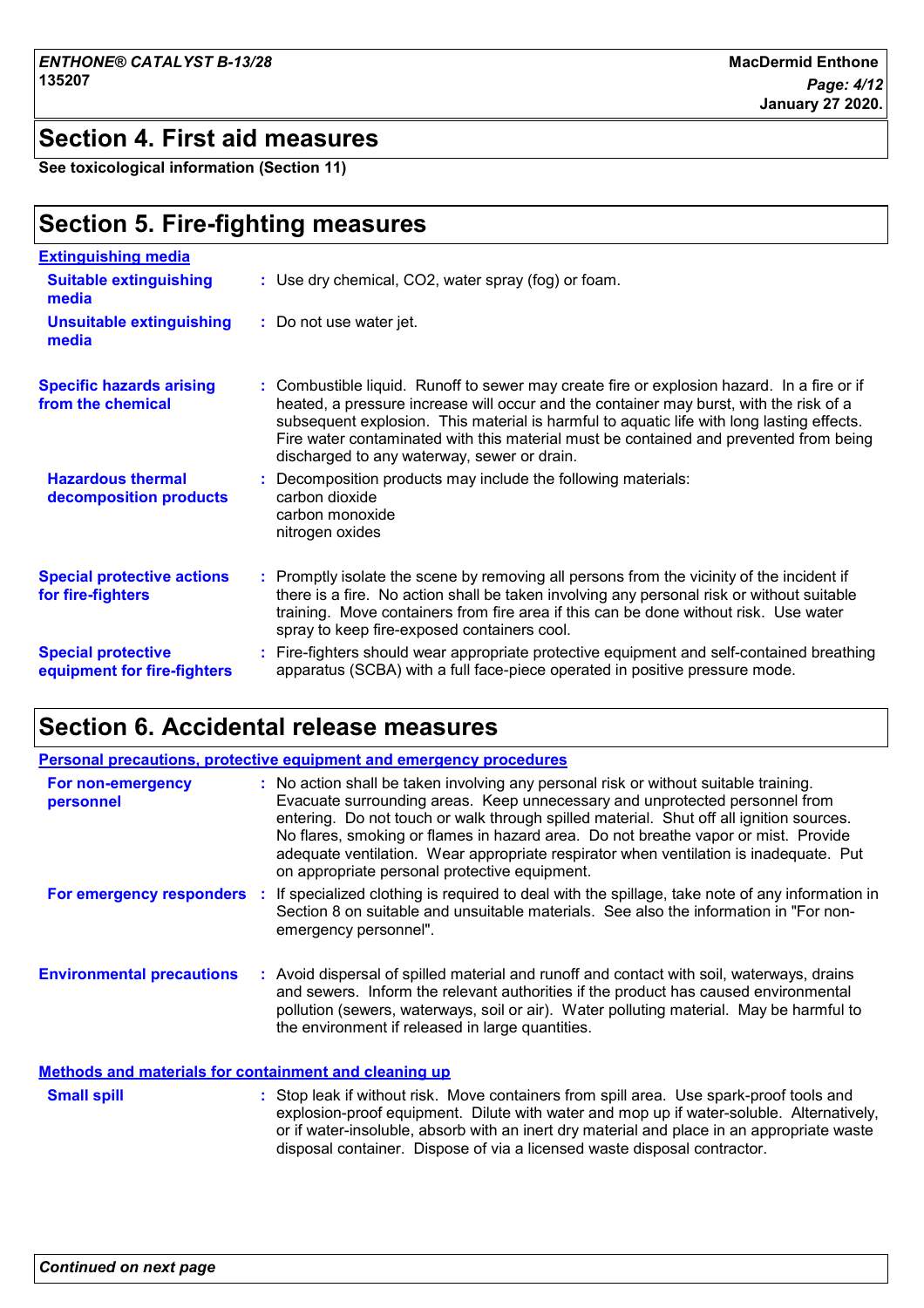### **Section 6. Accidental release measures**

|     | Δ | - | oill |
|-----|---|---|------|
| аго |   |   |      |

**Large spill the container of the Stop leak if without risk. Move containers from spill area. Use spark-proof tools and <b>Large** explosion-proof equipment. Approach release from upwind. Prevent entry into sewers, water courses, basements or confined areas. Wash spillages into an effluent treatment plant or proceed as follows. Contain and collect spillage with non-combustible, absorbent material e.g. sand, earth, vermiculite or diatomaceous earth and place in container for disposal according to local regulations (see Section 13). Dispose of via a licensed waste disposal contractor. Contaminated absorbent material may pose the same hazard as the spilled product. Note: see Section 1 for emergency contact information and Section 13 for waste disposal.

### **Section 7. Handling and storage**

#### **Precautions for safe handling**

| <b>Protective measures</b>                                                       | : Put on appropriate personal protective equipment (see Section 8). Persons with a<br>history of skin sensitization problems should not be employed in any process in which<br>this product is used. Do not get in eyes or on skin or clothing. Do not breathe vapor or<br>mist. Do not ingest. Avoid release to the environment. Use only with adequate<br>ventilation. Wear appropriate respirator when ventilation is inadequate. Do not enter<br>storage areas and confined spaces unless adequately ventilated. Keep in the original<br>container or an approved alternative made from a compatible material, kept tightly<br>closed when not in use. Store and use away from heat, sparks, open flame or any other<br>ignition source. Use explosion-proof electrical (ventilating, lighting and material<br>handling) equipment. Use only non-sparking tools. Empty containers retain product<br>residue and can be hazardous. Do not reuse container. |
|----------------------------------------------------------------------------------|---------------------------------------------------------------------------------------------------------------------------------------------------------------------------------------------------------------------------------------------------------------------------------------------------------------------------------------------------------------------------------------------------------------------------------------------------------------------------------------------------------------------------------------------------------------------------------------------------------------------------------------------------------------------------------------------------------------------------------------------------------------------------------------------------------------------------------------------------------------------------------------------------------------------------------------------------------------|
| <b>Advice on general</b><br>occupational hygiene                                 | : Eating, drinking and smoking should be prohibited in areas where this material is<br>handled, stored and processed. Workers should wash hands and face before eating,<br>drinking and smoking. Remove contaminated clothing and protective equipment before<br>entering eating areas. See also Section 8 for additional information on hygiene<br>measures.                                                                                                                                                                                                                                                                                                                                                                                                                                                                                                                                                                                                 |
| <b>Conditions for safe storage,</b><br>including any<br><b>incompatibilities</b> | Storage temperature: 5 to 40 $^{\circ}$ C (41 to 104 $^{\circ}$ F). Store in accordance with local<br>regulations. Store in a segregated and approved area. Store in original container<br>protected from direct sunlight in a dry, cool and well-ventilated area, away from<br>incompatible materials (see Section 10) and food and drink. Store locked up. Eliminate<br>all ignition sources. Separate from oxidizing materials. Keep container tightly closed<br>and sealed until ready for use. Containers that have been opened must be carefully<br>resealed and kept upright to prevent leakage. Do not store in unlabeled containers.<br>Use appropriate containment to avoid environmental contamination. See Section 10 for<br>incompatible materials before handling or use.                                                                                                                                                                       |

### **Section 8. Exposure controls/personal protection**

#### **Control parameters**

#### **Occupational exposure limits**

| <b>Ingredient name</b> | <b>Exposure limits</b>                                                                                                                                                                                                                                                                                                                                                                                                                                                   |
|------------------------|--------------------------------------------------------------------------------------------------------------------------------------------------------------------------------------------------------------------------------------------------------------------------------------------------------------------------------------------------------------------------------------------------------------------------------------------------------------------------|
| Glycol Ether.          | ACGIH TLV (United States, 3/2017). Notes: 2002 Adoption.<br>TWA: 20 ppm 8 hours.<br>NIOSH REL (United States, 10/2016). Absorbed through skin.<br>TWA: $24 \text{ mg/m}^3$ 10 hours.<br>TWA: 5 ppm 10 hours.<br>OSHA PEL (United States, 6/2016). Absorbed through skin.<br>TWA: $240$ mg/m <sup>3</sup> 8 hours.<br>TWA: 50 ppm 8 hours.<br>OSHA PEL 1989 (United States, 3/1989). Absorbed through skin.<br>TWA: $120 \text{ mg/m}^3$ 8 hours.<br>TWA: 25 ppm 8 hours. |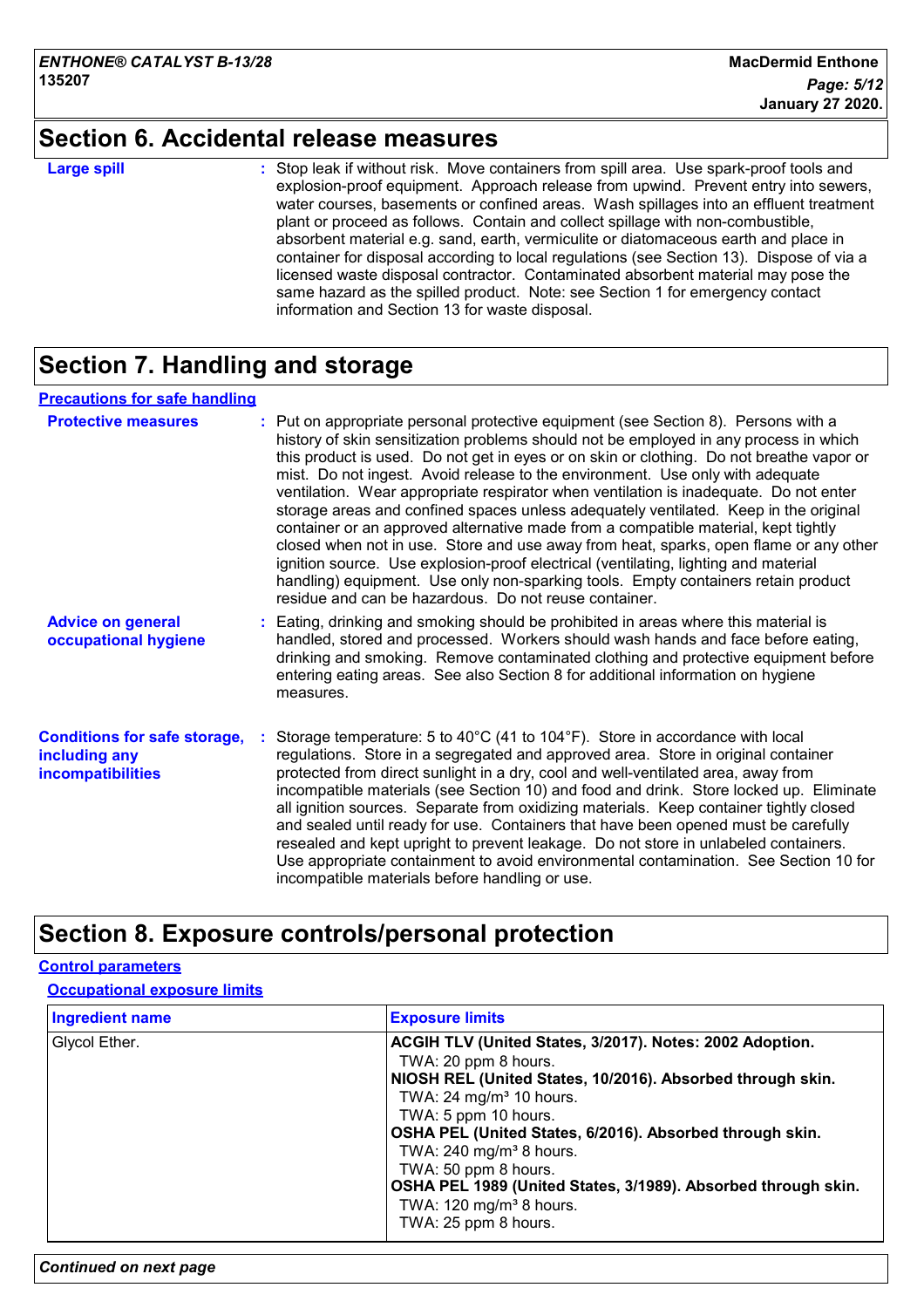### **Section 8. Exposure controls/personal protection**

| <b>Appropriate engineering</b><br><b>controls</b> |    | : Use only with adequate ventilation. Use process enclosures, local exhaust ventilation or<br>other engineering controls to keep worker exposure to airborne contaminants below any<br>recommended or statutory limits. The engineering controls also need to keep gas,<br>vapor or dust concentrations below any lower explosive limits. Use explosion-proof<br>ventilation equipment.                                                                                                                                                                                                                              |
|---------------------------------------------------|----|----------------------------------------------------------------------------------------------------------------------------------------------------------------------------------------------------------------------------------------------------------------------------------------------------------------------------------------------------------------------------------------------------------------------------------------------------------------------------------------------------------------------------------------------------------------------------------------------------------------------|
| <b>Environmental exposure</b><br>controls         |    | Emissions from ventilation or work process equipment should be checked to ensure<br>they comply with the requirements of environmental protection legislation. In some<br>cases, fume scrubbers, filters or engineering modifications to the process equipment<br>will be necessary to reduce emissions to acceptable levels.                                                                                                                                                                                                                                                                                        |
| <b>Individual protection measures</b>             |    |                                                                                                                                                                                                                                                                                                                                                                                                                                                                                                                                                                                                                      |
| <b>Hygiene measures</b>                           |    | : Wash hands, forearms and face thoroughly after handling chemical products, before<br>eating, smoking and using the lavatory and at the end of the working period.<br>Appropriate techniques should be used to remove potentially contaminated clothing.<br>Contaminated work clothing should not be allowed out of the workplace. Wash<br>contaminated clothing before reusing. Ensure that eyewash stations and safety<br>showers are close to the workstation location.                                                                                                                                          |
| <b>Eye/face protection</b>                        |    | Safety eyewear complying with an approved standard should be used when a risk<br>assessment indicates this is necessary to avoid exposure to liquid splashes, mists,<br>gases or dusts. If contact is possible, the following protection should be worn, unless<br>the assessment indicates a higher degree of protection: chemical splash goggles and/<br>or face shield. If inhalation hazards exist, a full-face respirator may be required instead.                                                                                                                                                              |
| <b>Skin protection</b>                            |    |                                                                                                                                                                                                                                                                                                                                                                                                                                                                                                                                                                                                                      |
| <b>Hand protection</b>                            |    | Chemical-resistant, impervious gloves complying with an approved standard should be<br>worn at all times when handling chemical products if a risk assessment indicates this is<br>necessary. Considering the parameters specified by the glove manufacturer, check<br>during use that the gloves are still retaining their protective properties. It should be<br>noted that the time to breakthrough for any glove material may be different for different<br>glove manufacturers. In the case of mixtures, consisting of several substances, the<br>protection time of the gloves cannot be accurately estimated. |
| <b>Body protection</b>                            |    | Personal protective equipment for the body should be selected based on the task being<br>performed and the risks involved and should be approved by a specialist before<br>handling this product.                                                                                                                                                                                                                                                                                                                                                                                                                    |
| <b>Other skin protection</b>                      |    | : Appropriate footwear and any additional skin protection measures should be selected<br>based on the task being performed and the risks involved and should be approved by a<br>specialist before handling this product.                                                                                                                                                                                                                                                                                                                                                                                            |
| <b>Respiratory protection</b>                     | t. | Based on the hazard and potential for exposure, select a respirator that meets the<br>appropriate standard or certification. Respirators must be used according to a<br>respiratory protection program to ensure proper fitting, training, and other important<br>aspects of use.                                                                                                                                                                                                                                                                                                                                    |

### **Section 9. Physical and chemical properties**

| <b>Appearance</b>       |                                                    |
|-------------------------|----------------------------------------------------|
| <b>Physical state</b>   | : Liquid.                                          |
| <b>Color</b>            | $:$ Amber.                                         |
| Odor                    | $:$ Amine-like.                                    |
| <b>Odor threshold</b>   | : Not available.                                   |
| рH                      | $:$ Not available.                                 |
| <b>Melting point</b>    | $:$ Not available.                                 |
| <b>Boiling point</b>    | $:$ Not available.                                 |
| <b>Flash point</b>      | : Closed cup: $68.33^{\circ}$ C (155 $^{\circ}$ F) |
| <b>Evaporation rate</b> | $:$ Not available.                                 |
|                         |                                                    |

*Continued on next page*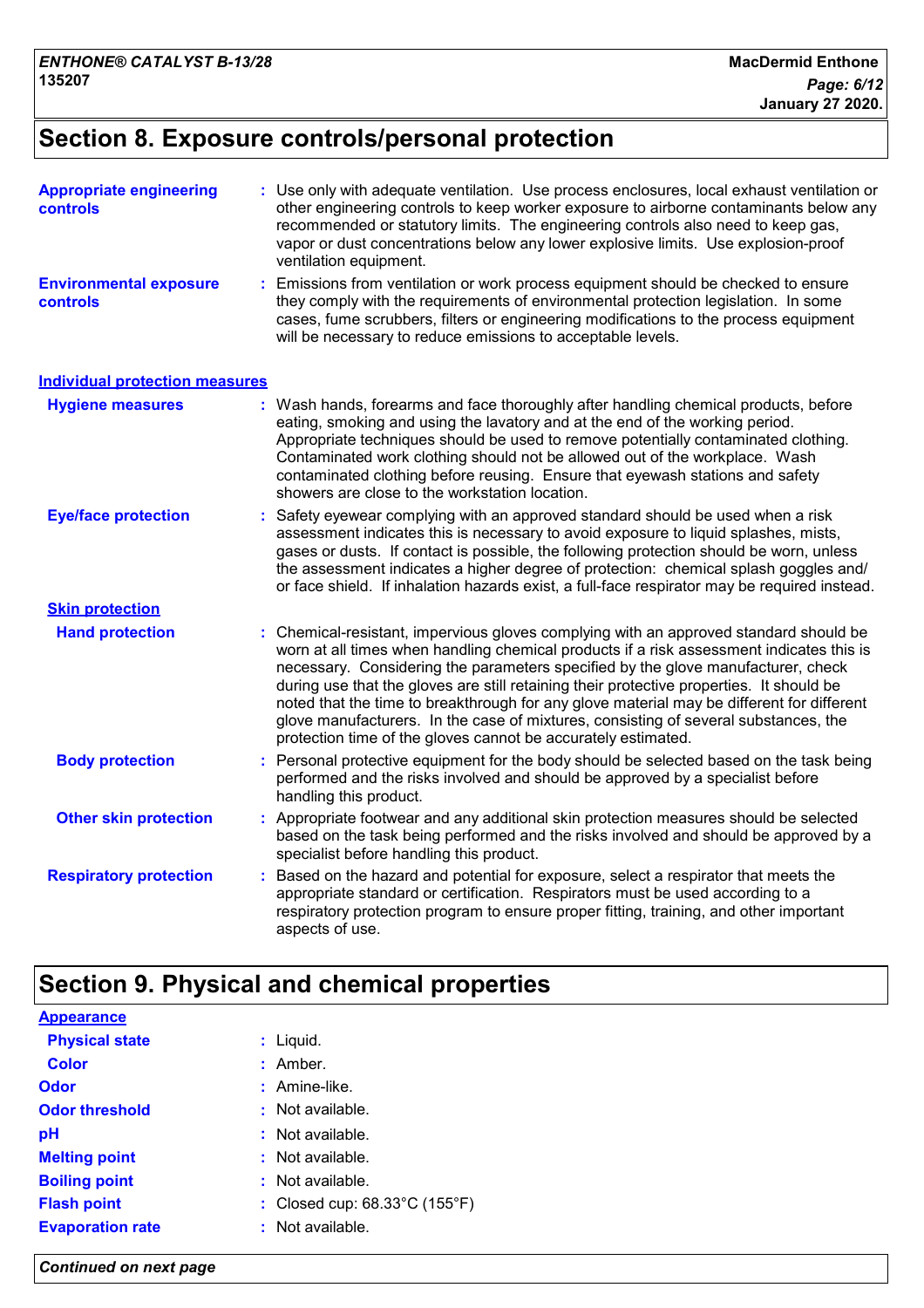### **Section 9. Physical and chemical properties**

| <b>Flammability (solid, gas)</b>                  | : Flammable in the presence of the following materials or conditions: open flames, sparks<br>and static discharge and heat. |
|---------------------------------------------------|-----------------------------------------------------------------------------------------------------------------------------|
| Lower and upper explosive<br>(flammable) limits   | $:$ Not available.                                                                                                          |
| <b>Vapor pressure</b>                             | : Not available.                                                                                                            |
| <b>Vapor density</b>                              | $:$ Not available.                                                                                                          |
| <b>Relative density</b>                           | : 0.93                                                                                                                      |
| <b>Solubility</b>                                 | $:$ Not available.                                                                                                          |
| <b>VOC</b>                                        | $: 930$ g/l                                                                                                                 |
| <b>Partition coefficient: n-</b><br>octanol/water | : Not available.                                                                                                            |
| <b>Auto-ignition temperature</b>                  | : Not available.                                                                                                            |
| <b>Decomposition temperature</b>                  | $:$ Not available.                                                                                                          |
| <b>Viscosity</b>                                  | $:$ Not available.                                                                                                          |
| <b>Aerosol product</b>                            |                                                                                                                             |

### **Section 10. Stability and reactivity**

| <b>Reactivity</b>                                 |    | : No specific test data related to reactivity available for this product or its ingredients.                                                                                 |
|---------------------------------------------------|----|------------------------------------------------------------------------------------------------------------------------------------------------------------------------------|
| <b>Chemical stability</b>                         |    | : The product is stable.                                                                                                                                                     |
| <b>Possibility of hazardous</b><br>reactions      |    | : Under normal conditions of storage and use, hazardous reactions will not occur.                                                                                            |
| <b>Conditions to avoid</b>                        |    | : Avoid all possible sources of ignition (spark or flame). Do not pressurize, cut, weld,<br>braze, solder, drill, grind or expose containers to heat or sources of ignition. |
| Incompatibility with various<br><b>substances</b> | ÷. | Reactive or incompatible with the following materials: oxidizing materials, acids and<br>alkalis.                                                                            |
| <b>Hazardous decomposition</b><br>products        |    | : Under normal conditions of storage and use, hazardous decomposition products should<br>not be produced.                                                                    |
| <b>Other Hazardous</b><br>decomposition products  |    | : carbon oxides (CO, $CO2$ ), nitrogen oxides (NO, $NO2$ etc.)                                                                                                               |
| <b>Hazardous polymerization</b>                   |    | : Under normal conditions of storage and use, hazardous polymerization will not occur.                                                                                       |

### **Section 11. Toxicological information**

**Routes of entry :** Dermal contact. Eye contact. Inhalation. Ingestion.

**Acute toxicity**

| <b>Product/ingredient name</b> | <b>Result</b>                | <b>Species</b> | <b>Dose</b>         | <b>Exposure</b> |
|--------------------------------|------------------------------|----------------|---------------------|-----------------|
| $2,4,6$ -tris                  | LD50 Dermal                  | Rabbit         | 1400 mg/kg          |                 |
| (dimethylaminomethyl)phenol    |                              |                |                     |                 |
|                                | LD50 Dermal                  | Rat            | 1280 mg/kg          |                 |
|                                | LD50 Oral                    | Rat            | 1200 mg/kg          |                 |
| Glycol Ether.                  | <b>LC50 Inhalation Vapor</b> | Mouse          | 700 ppm             | 7 hours         |
|                                | LD50 Oral                    | Mouse          | 1167 mg/kg          |                 |
|                                | LD50 Oral                    | Rabbit         | 300 mg/kg           |                 |
|                                | LD50 Oral                    | Rat            | 917 mg/kg           |                 |
|                                | LD50 Route of exposure       | Mammal -       | 1500 mg/kg          |                 |
|                                | unreported                   | species        |                     |                 |
|                                |                              | unspecified    |                     |                 |
|                                | LD50 Route of exposure       | Mouse          | 1050 mg/kg          |                 |
|                                | unreported                   |                |                     |                 |
|                                | LD50 Route of exposure       | Rat            | $917 \text{ mg/kg}$ |                 |
|                                | unreported                   |                |                     |                 |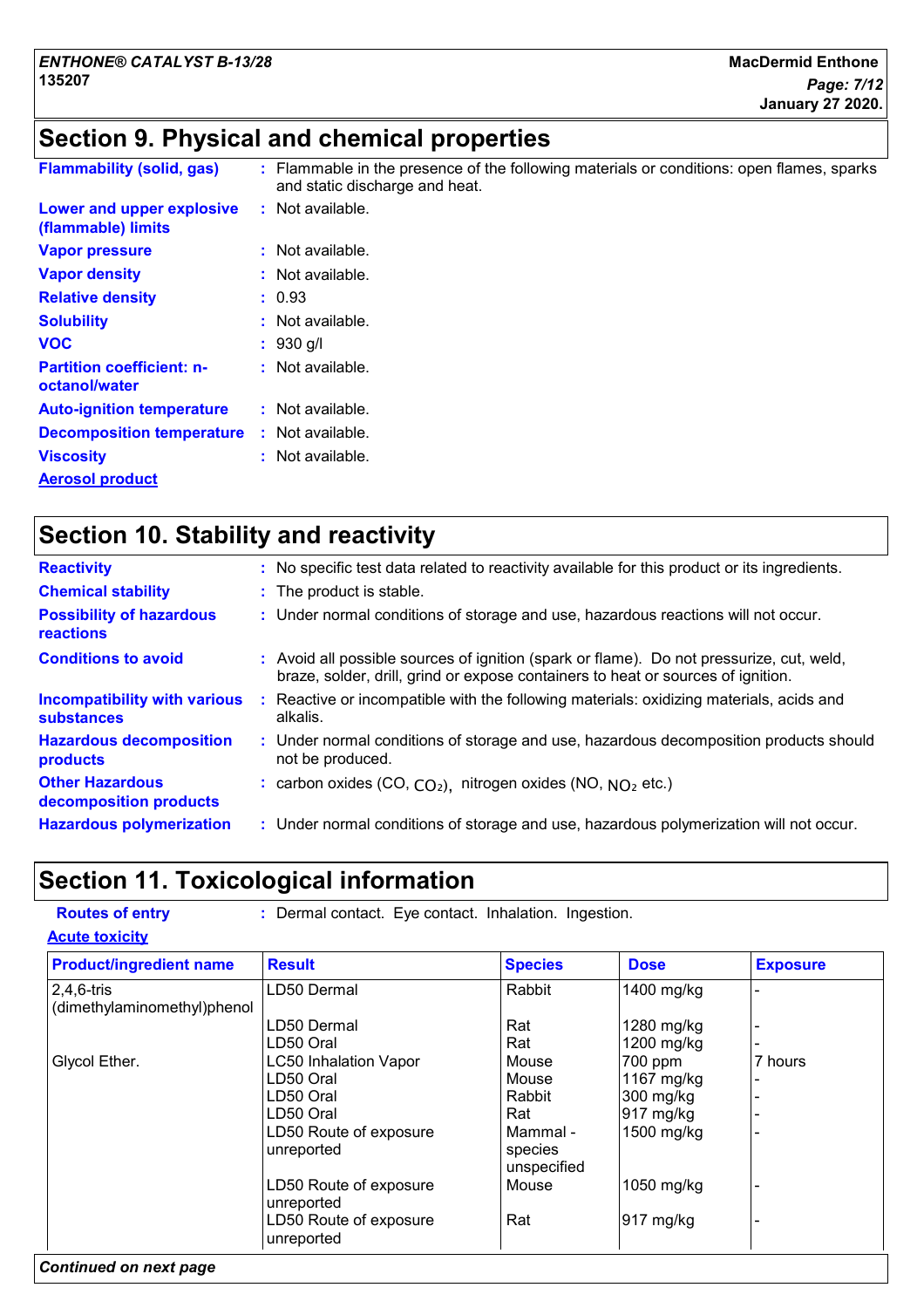### **Section 11. Toxicological information**

#### **Irritation/Corrosion**

| <b>Product/ingredient name</b> | <b>Result</b>            | <b>Species</b> | <b>Score</b> | <b>Exposure</b>     | <b>Observation</b>       |
|--------------------------------|--------------------------|----------------|--------------|---------------------|--------------------------|
| $2,4,6$ -tris                  | Eyes - Severe irritant   | Rabbit         |              | 24 hours 50         | $\overline{\phantom{a}}$ |
| (dimethylaminomethyl)phenol    |                          |                |              | Micrograms          |                          |
|                                | Skin - Mild irritant     | Rat            |              | 0.025 Mililiters  - |                          |
|                                | Skin - Severe irritant   | Rat            |              | 0.25 Mililiters     |                          |
|                                | Skin - Severe irritant   | Rabbit         |              | 24 hours 2          | $\overline{\phantom{a}}$ |
|                                |                          |                |              | milligrams          |                          |
| Glycol Ether.                  | Eyes - Moderate irritant | Rabbit         |              | <b>24 hours 100</b> |                          |
|                                |                          |                |              | milligrams          |                          |
|                                | Eyes - Severe irritant   | Rabbit         |              | 100                 |                          |
|                                |                          |                |              | milligrams          |                          |
|                                | Skin - Mild irritant     | Rabbit         |              | 500                 | $\overline{\phantom{0}}$ |
|                                |                          |                |              | milligrams          |                          |

#### **Sensitization**

Not available.

#### **Mutagenicity**

Not available.

#### **Carcinogenicity**

No applicable toxicity data

#### **Additional information:**

#### **Classification**

| <b>Product/ingredient name OSHA</b> | <b>IARC</b> | <b>NTP</b> |
|-------------------------------------|-------------|------------|
| Glycol Ether.                       |             |            |

#### **Reproductive toxicity**

| <b>Product/ingredient name</b> | <b>Maternal</b><br>toxicity | <b>Fertility</b>         | <b>Development</b><br>toxin | <b>Species</b> | <b>Dose</b>             | <b>Exposure</b>                |
|--------------------------------|-----------------------------|--------------------------|-----------------------------|----------------|-------------------------|--------------------------------|
| Glycol Ether.                  |                             | Equivocal                | $\overline{\phantom{0}}$    | Rat - Male     | Oral:<br>6279 mg/<br>kg |                                |
|                                | Equivocal                   | $\overline{\phantom{0}}$ |                             | Rat - Female   | $200$ ppm               | Inhalation: 6 hours per<br>dav |
|                                |                             | -                        | Equivocal                   | Rat            | 25 ppm                  | Inhalation: 6 hours per<br>dav |

#### **Teratogenicity**

Not available.

#### **Specific target organ toxicity**

Not available.

**Specific target organ toxicity (repeated exposure)** Not available.

#### **Aspiration hazard**

Not available.

#### **Information on the likely :** Not available.

### **routes of exposure**

**Potential acute health effects**

**Eye contact :** Causes serious eye damage.

#### *Continued on next page*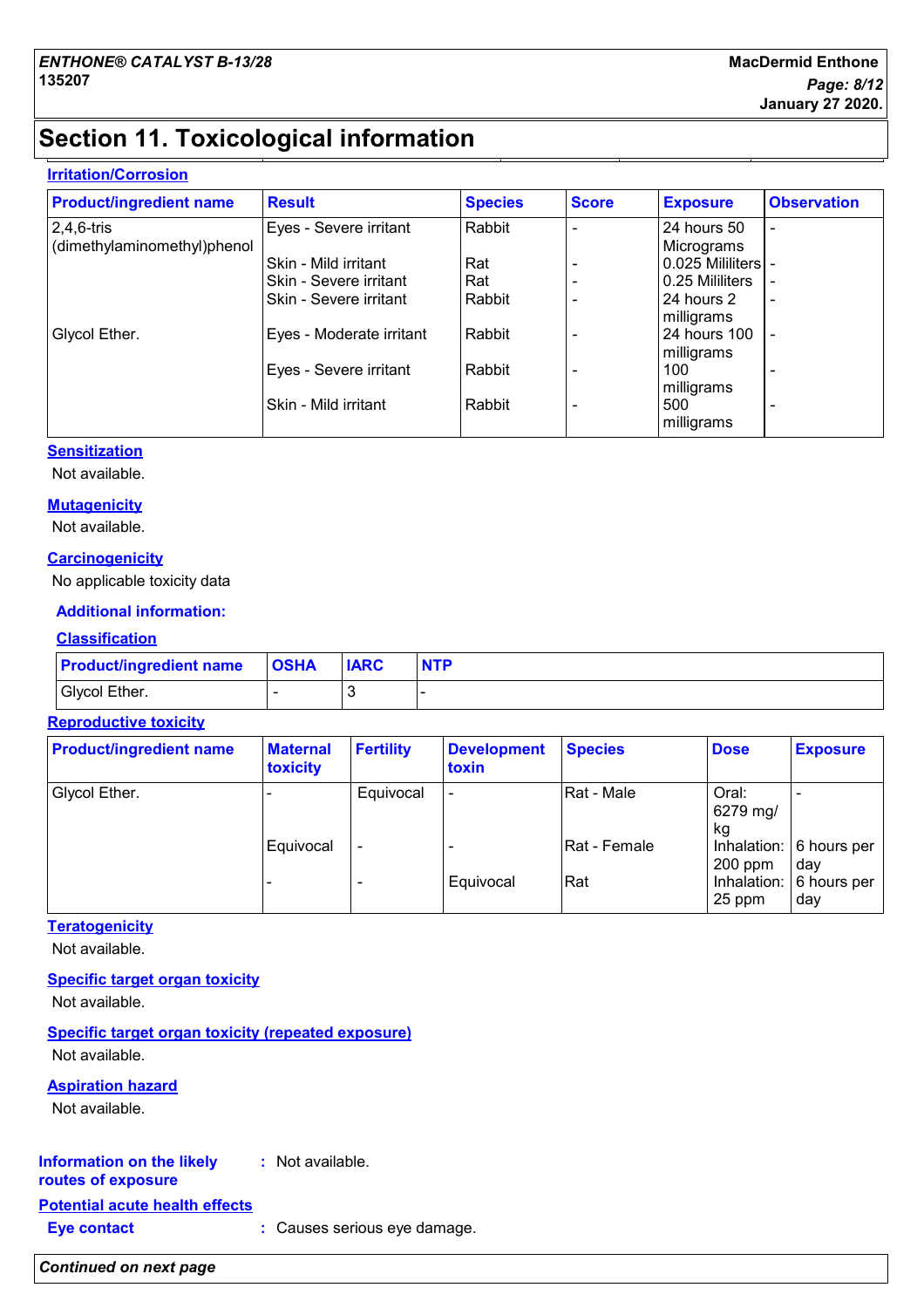# **Section 11. Toxicological information**

| <b>Inhalation</b>   | Harmful if inhaled.                                                                       |
|---------------------|-------------------------------------------------------------------------------------------|
| <b>Skin contact</b> | : Causes severe burns. Harmful in contact with skin. May cause an allergic skin reaction. |
| Ingestion           | : Harmful if swallowed.                                                                   |

|                     | <b>Symptoms related to the physical, chemical and toxicological characteristics</b>                    |
|---------------------|--------------------------------------------------------------------------------------------------------|
| <b>Eye contact</b>  | : Adverse symptoms may include the following:<br>pain<br>watering<br>redness                           |
| <b>Inhalation</b>   | : No specific data.                                                                                    |
| <b>Skin contact</b> | : Adverse symptoms may include the following:<br>pain or irritation<br>redness<br>blistering may occur |
| <b>Ingestion</b>    | : Adverse symptoms may include the following:                                                          |

stomach pains

#### **Delayed and immediate effects and also chronic effects from short and long term exposure**

| <b>Short term exposure</b>                   |                                                                                                          |
|----------------------------------------------|----------------------------------------------------------------------------------------------------------|
| <b>Potential immediate</b><br><b>effects</b> | $:$ Not available.                                                                                       |
| <b>Potential delayed effects</b>             | $:$ Not available.                                                                                       |
| Long term exposure                           |                                                                                                          |
| <b>Potential immediate</b><br><b>effects</b> | $:$ Not available.                                                                                       |
| <b>Potential delayed effects</b>             | : Not available.                                                                                         |
| <b>Potential chronic health effects</b>      |                                                                                                          |
| <b>General</b>                               | : Once sensitized, a severe allergic reaction may occur when subsequently exposed to<br>very low levels. |
| <b>Carcinogenicity</b>                       | : No known significant effects or critical hazards.                                                      |
| <b>Mutagenicity</b>                          | : No known significant effects or critical hazards.                                                      |
| <b>Teratogenicity</b>                        | : No known significant effects or critical hazards.                                                      |
| <b>Developmental effects</b>                 | : No known significant effects or critical hazards.                                                      |
| <b>Fertility effects</b>                     | : No known significant effects or critical hazards.                                                      |

#### **Numerical measures of toxicity**

**Acute toxicity estimates**

| Route               | <b>ATE value</b> |
|---------------------|------------------|
| <b>Oral</b>         | 833.3 mg/kg      |
| Dermal              | 1527.8 mg/kg     |
| Inhalation (vapors) | $11$ mg/         |

# **Section 12. Ecological information**

#### **Toxicity**

| <b>Product/ingredient name</b> | <b>Result</b>                        | <b>Species</b>                | <b>Exposure</b> |
|--------------------------------|--------------------------------------|-------------------------------|-----------------|
| Glycol Ether.                  | Acute EC50 >1000 mg/l Fresh water    | Daphnia - Daphnia magna       | l 48 hours      |
|                                | Acute LC50 800000 µg/l Marine water  | Crustaceans - Crangon crangon | 48 hours        |
|                                | Acute LC50 1250000 µg/l Marine water | Fish - Menidia beryllina      | 196 hours       |

### **Persistence and degradability**

| <b>Continued on next page</b> |  |
|-------------------------------|--|
|-------------------------------|--|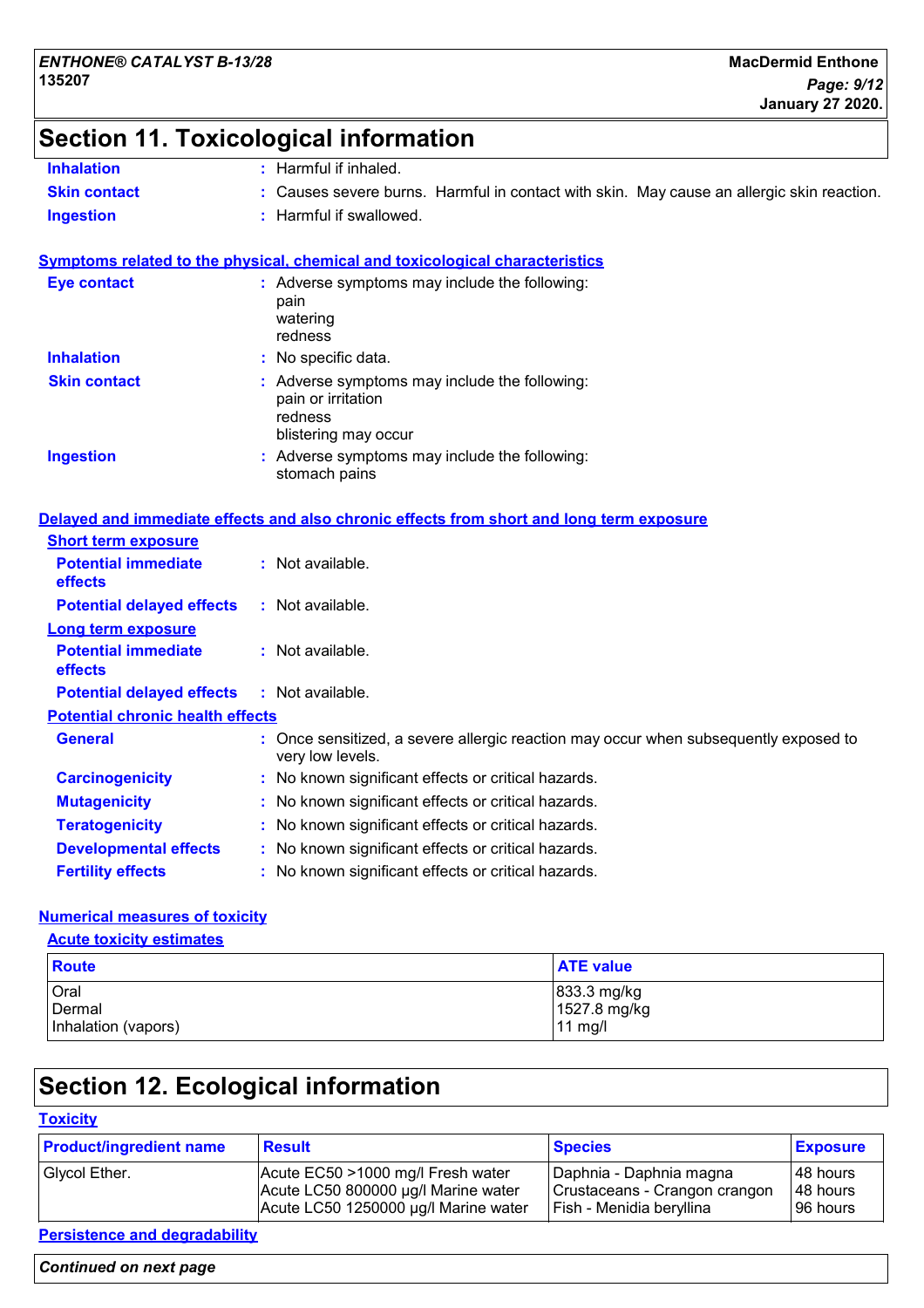# **Section 12. Ecological information**

Not available.

#### **Bioaccumulative potential**

| <b>Product/ingredient name</b>                               | $LogP_{ow}$                                         | <b>BCF</b> | <b>Potential</b> |
|--------------------------------------------------------------|-----------------------------------------------------|------------|------------------|
| $2,4,6$ -tris<br>dimethylaminomethyl)phenol<br>Glycol Ether. | 0.219<br>0.81                                       |            | low<br>low       |
| <b>Mobility in soil</b>                                      |                                                     |            |                  |
|                                                              |                                                     |            |                  |
| <b>Soil/water partition</b><br><b>coefficient (Koc)</b>      | : Not available.                                    |            |                  |
| <b>Other adverse effects</b>                                 | : No known significant effects or critical hazards. |            |                  |

### **Section 13. Disposal considerations**

| <b>Disposal methods</b> | : The generation of waste should be avoided or minimized wherever possible. Disposal<br>of this product, solutions and any by-products should at all times comply with the<br>requirements of environmental protection and waste disposal legislation and any<br>regional local authority requirements. Dispose of surplus and non-recyclable products<br>via a licensed waste disposal contractor. Waste should not be disposed of untreated to<br>the sewer unless fully compliant with the requirements of all authorities with jurisdiction.<br>Waste packaging should be recycled. Incineration or landfill should only be considered<br>when recycling is not feasible. This material and its container must be disposed of in a<br>safe way. Care should be taken when handling emptied containers that have not been<br>cleaned or rinsed out. Empty containers or liners may retain some product residues.<br>Vapor from product residues may create a highly flammable or explosive atmosphere<br>inside the container. Do not cut, weld or grind used containers unless they have been |
|-------------------------|---------------------------------------------------------------------------------------------------------------------------------------------------------------------------------------------------------------------------------------------------------------------------------------------------------------------------------------------------------------------------------------------------------------------------------------------------------------------------------------------------------------------------------------------------------------------------------------------------------------------------------------------------------------------------------------------------------------------------------------------------------------------------------------------------------------------------------------------------------------------------------------------------------------------------------------------------------------------------------------------------------------------------------------------------------------------------------------------------|
|                         | cleaned thoroughly internally. Avoid dispersal of spilled material and runoff and contact<br>with soil, waterways, drains and sewers.                                                                                                                                                                                                                                                                                                                                                                                                                                                                                                                                                                                                                                                                                                                                                                                                                                                                                                                                                             |

# **Section 14. Transport information**

|                                      | <b>DOT</b><br><b>Classification</b>                                                      | <b>TDG</b><br><b>Classification</b>                                                      | <b>Mexico</b><br><b>Classification</b>                                                   | <b>UN</b>                                                                                 | <b>IMDG</b>                                                                              | <b>IATA</b>                                                                              |
|--------------------------------------|------------------------------------------------------------------------------------------|------------------------------------------------------------------------------------------|------------------------------------------------------------------------------------------|-------------------------------------------------------------------------------------------|------------------------------------------------------------------------------------------|------------------------------------------------------------------------------------------|
| <b>UN number</b>                     | <b>UN3267</b>                                                                            | <b>UN3267</b>                                                                            | <b>UN3267</b>                                                                            | <b>UN3267</b>                                                                             | <b>UN3267</b>                                                                            | <b>UN3267</b>                                                                            |
| <b>UN proper</b><br>shipping name    | <b>CORROSIVE</b><br>LIQUID,<br>BASIC,<br>ORGANIC, N.<br>O.S.(Primary<br>aliphatic amine. | <b>CORROSIVE</b><br>LIQUID,<br>BASIC,<br>ORGANIC, N.<br>O.S.(Primary<br>aliphatic amine. | <b>CORROSIVE</b><br>LIQUID,<br>BASIC,<br>ORGANIC, N.<br>O.S.(Primary<br>aliphatic amine. | <b>CORROSIVE</b><br>LIQUID,<br>BASIC,<br>ORGANIC, N.<br>O.S. (Primary<br>aliphatic amine. | <b>CORROSIVE</b><br>LIQUID,<br>BASIC,<br>ORGANIC, N.<br>O.S.(Primary<br>aliphatic amine. | <b>CORROSIVE</b><br>LIQUID,<br>BASIC,<br>ORGANIC, N.<br>O.S.(Primary<br>aliphatic amine. |
| <b>Transport</b><br>hazard class(es) | 8<br><b>CORROSIVE</b>                                                                    | 8<br>≚≚                                                                                  | 8                                                                                        | 8                                                                                         | 8                                                                                        | 8                                                                                        |
| <b>Packing group</b>                 | III                                                                                      | III                                                                                      | $\mathbf{III}$                                                                           | Ш                                                                                         | $\mathbf{III}$                                                                           | III                                                                                      |
| <b>Environmental</b><br>hazards      | No.                                                                                      | No.                                                                                      | No.                                                                                      | No.                                                                                       | No.                                                                                      | No.                                                                                      |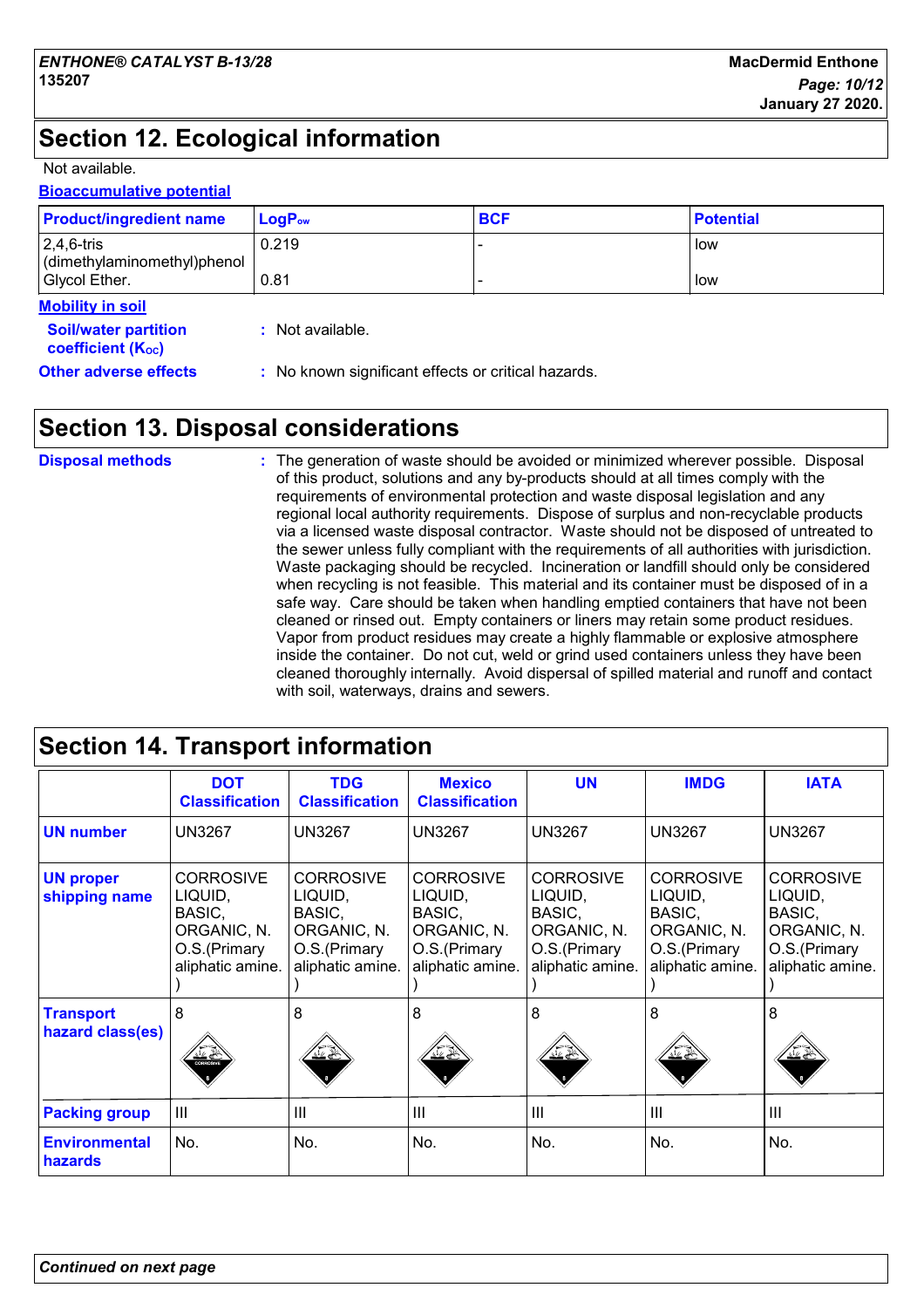### **Section 14. Transport information**

| <b>ERG#153</b> |
|----------------|
|                |
|                |
|                |

**Special precautions for user Transport within user's premises:** always transport in closed containers that are **:** upright and secure. Ensure that persons transporting the product know what to do in the event of an accident or spillage.

### **Section 15. Regulatory information**

| <b>U.S. Federal regulations</b>                                   | : TSCA 5(a)2 proposed significant new use rule (SNUR): No products were found. |
|-------------------------------------------------------------------|--------------------------------------------------------------------------------|
|                                                                   | TSCA 5(a)2 final significant new use rule (SNUR): No products were found.      |
|                                                                   | TSCA 12(b) one-time export notification: No products were found.               |
|                                                                   | TSCA 12(b) annual export notification: No products were found.                 |
| <b>United States inventory</b><br>(TSCA 8b)                       | : All components are listed or exempted.                                       |
| <b>SARA 302/304</b>                                               |                                                                                |
| A constructed and the fundamental contracts the constitution of a |                                                                                |

#### **Composition/information on ingredients**

No products were found.

#### **SARA 311/312**

| <b>Classification</b> | : Fire hazard |
|-----------------------|---------------|
|                       |               |

Immediate (acute) health hazard

#### **SARA 313**

|                                           | <b>Product name</b> | <b>CAS number</b> | $\frac{9}{6}$ |
|-------------------------------------------|---------------------|-------------------|---------------|
| <b>Form R - Reporting</b><br>requirements | Glycol Ether.       |                   | 140-50        |
| <b>Supplier notification</b>              | Glycol Ether.       |                   | 40-50         |

SARA 313 notifications must not be detached from the SDS and any copying and redistribution of the SDS shall include copying and redistribution of the notice attached to copies of the SDS subsequently redistributed.

| <u>Canada</u>              |                                          |
|----------------------------|------------------------------------------|
| <b>Canada</b>              | : All components are listed or exempted. |
| <b>International lists</b> |                                          |
| <b>National inventory</b>  |                                          |
| <b>Australia</b>           | : All components are listed or exempted. |
| <b>China</b>               | : All components are listed or exempted. |
| <b>Europe</b>              | : All components are listed or exempted. |
| <b>Japan</b>               | : All components are listed or exempted. |
| <b>Malaysia</b>            | : All components are listed or exempted. |
| <b>New Zealand</b>         | : All components are listed or exempted. |
| <b>Philippines</b>         | All components are listed or exempted.   |
| <b>Republic of Korea</b>   | : All components are listed or exempted. |
| <b>Taiwan</b>              | : All components are listed or exempted. |
| <b>Turkey</b>              | : All components are listed or exempted. |